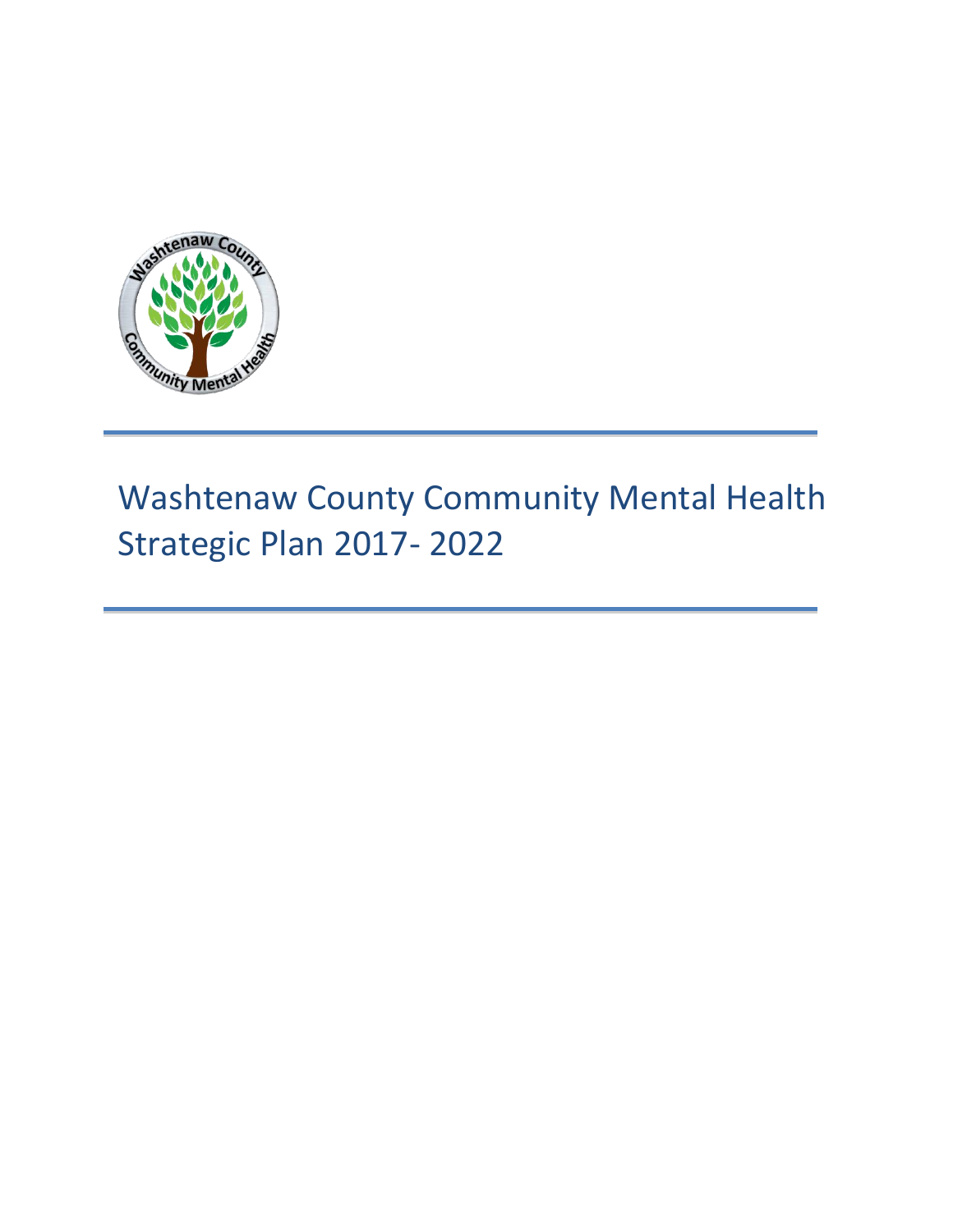Washtenaw County Community Mental Health Strategic Plan 2017- 2022

## **Welcome**

The Board and staff of the Washtenaw County Community Mental Health (WCCMH) are pleased to share with you our Strategic Plan for 2017-2022. This plan expresses aspirational goals, identifies strategic priorities and informs resource commitments that we will make over the coming years. This plan is also a dynamic document and annually we will assess the environment and our progress to ensure that we respond to emerging opportunities and hold ourselves accountable to advancing these commitments.

Strategizing for the future of this organization comes in the face of serious challenges and many unknowns in the world of community mental health. Previous to this planning process, we experienced an accelerated contraction in flexible state resources that had allowed CMH to serve clients who did not have Medicaid. As an organization, budgets became unsustainable and our very structure worked against efforts to innovate and respond to the shifting economic landscape. We made some very hard decisions that allowed us to operate more sustainably and with a commitment to essential services for our mandated consumers. These steps included:

- Restructuring the organization from Washtenaw Community Health Organization the former administrative arm, and Community Support and Treatment Services to Washtenaw County Community Mental Health, with a new Board;
- Creating a sustainable budget, narrowing the numbers of persons and services that WCCMH can support;
- Pursuing flexible funding opportunities in an effort to offset the reduction of access and loss of services.

Even with these efforts, change and challenges continue. At the state level, serious consideration is being given to new funding approaches for community mental health organizations. In this process, we decided that regardless of how state resources flow to communities, we must maintain and improve services. Our organizational focus must be trained on ways to improve quality health outcomes and cost effectiveness, while we become stronger educators and advocates throughout this community on behalf of the people we currently serve and those in need of services.

This strategic plan was informed by the lived experiences, knowledge and insights of the people we serve, the many professionals in our provider network, and ideas from our diverse community partners. It conducted both an internal analysis of WCCMH services and sought to understand more about gaps in services community-wide related to persons living with mental illness, and persons living with intellectual and/or developmental disorders in Washtenaw County.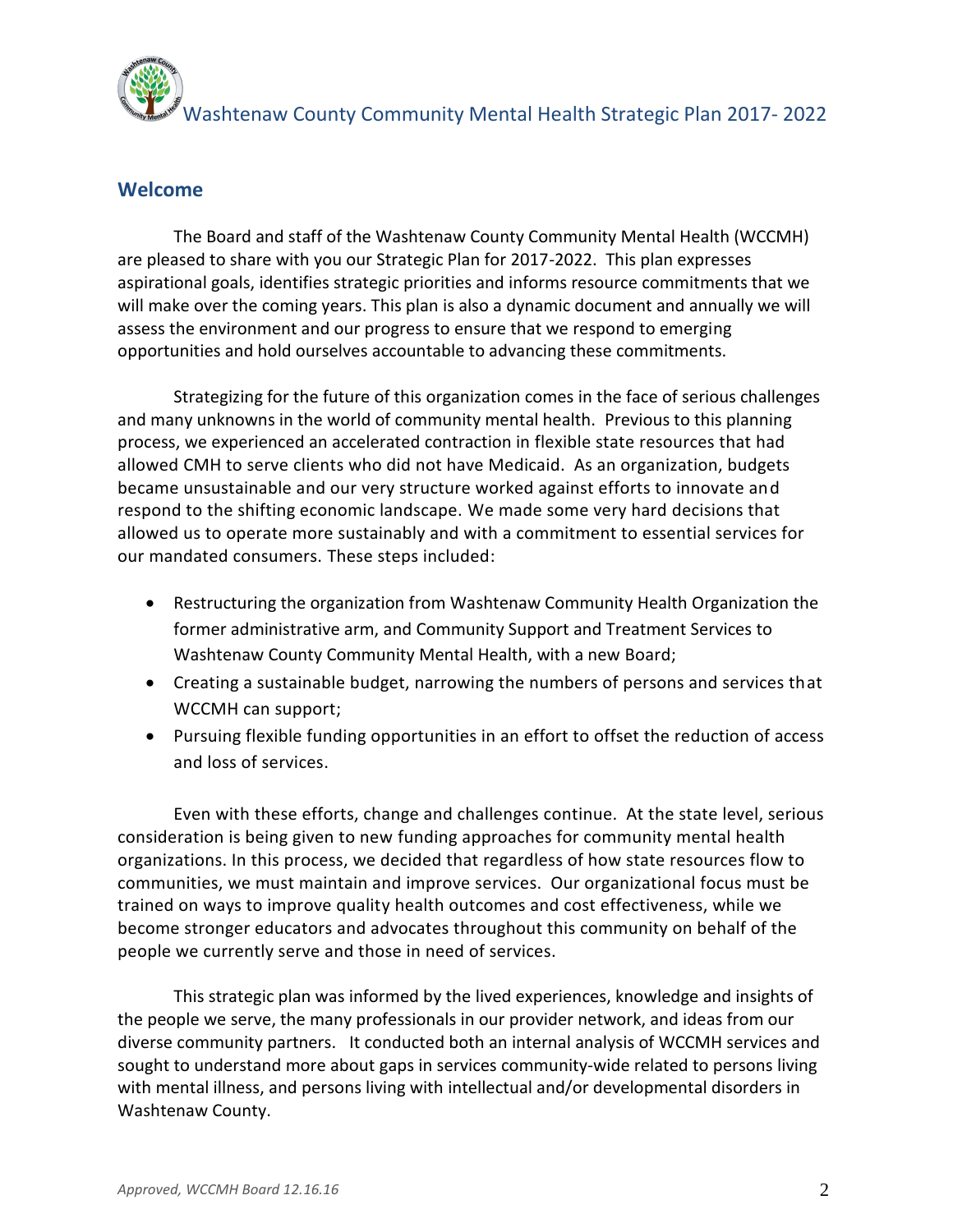

The plan addresses the improvement needs and builds on the strengths of Washtenaw County Community Mental Health that we see today. Our commitment to integrated care is only stronger. We will strengthen capacity and consistency of delivery of core services: effective, responsive case management and supports coordination. This is accompanied by a commitment to ensure enhanced support for the people who are on the front lines of serving our neighbors in need. We are committed to building a culture and the skills of engagement, appreciation, learning and continuous improvement among CMH staff, and with our provider partners. WCCMH assumes a leadership role in a majority of these goals.

We also firmly believe that it is through partnerships and a commitment to engage our full community that we will provide the highest levels of access and service. It is through the people we serve, the provider network, and health care, government, business and nonprofit partners, that will further our reach, and our effectiveness as an organization. Our strategy, going forward, is to take full advantage of this potential through engagement, outreach and innovative practices.

We look forward to doing this important work, relying on the strength of partnerships to realizing our vision: *All residents can secure supports to pursue recovery, improve quality of life, and reach their full potential.*

John Martin Trish Cortes

Chair, WCCMH Board Executive Director, WCCMH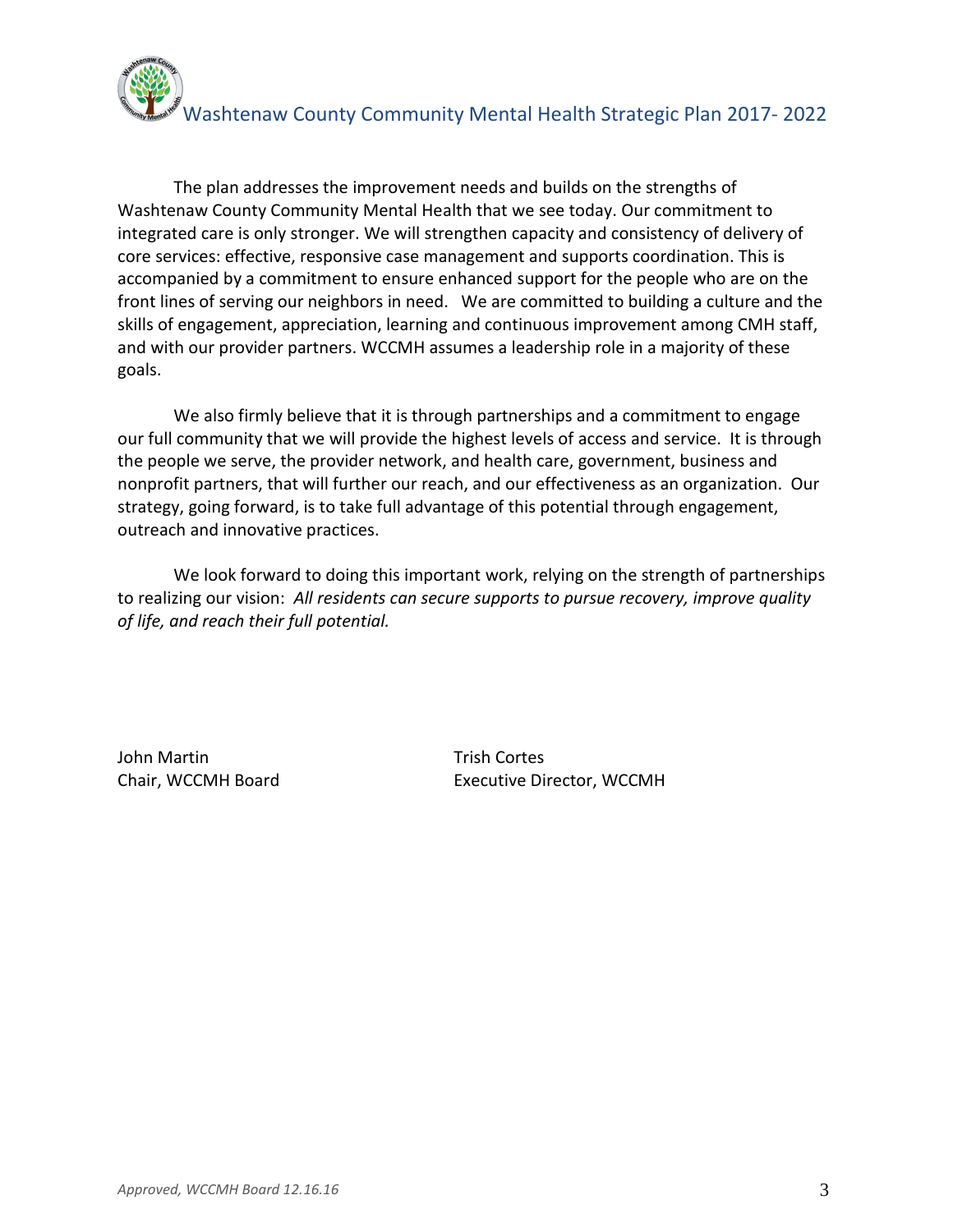

#### **MISSION**

To promote hope, recovery, resilience, quality of life and wellness in Washtenaw County by providing high quality, integrated services to eligible individuals.

#### **VISION**

All residents can secure supports to improve their quality of life, and reach their full potential.

### **VALUES**

#### **Excellence**

We provide the highest level of service to promote recovery, quality of life and selfsufficiency through proven and innovative practices. We recognize that the foundation of excellent service is our relationships.

#### **Growth**

We believe in the capacity for change at every stage of development. We grow through shared learning, lived experiences and mentoring.

#### **Well-being**

We cultivate well-being through a commitment to physical and emotional safety, active listening, and a culture of appreciation.

#### **Inclusion**

Together we build a welcoming, respectful environment for all people. Through active engagement and shared decision-making, we build a stronger community.

#### **Community**

We develop strong, trusting partnerships with the people we serve, in our broader community, and within our own organization.

#### **Accountability**

We are accountable to those we serve, to the larger community, and to each other for the ethical, effective, and efficient use of our resources.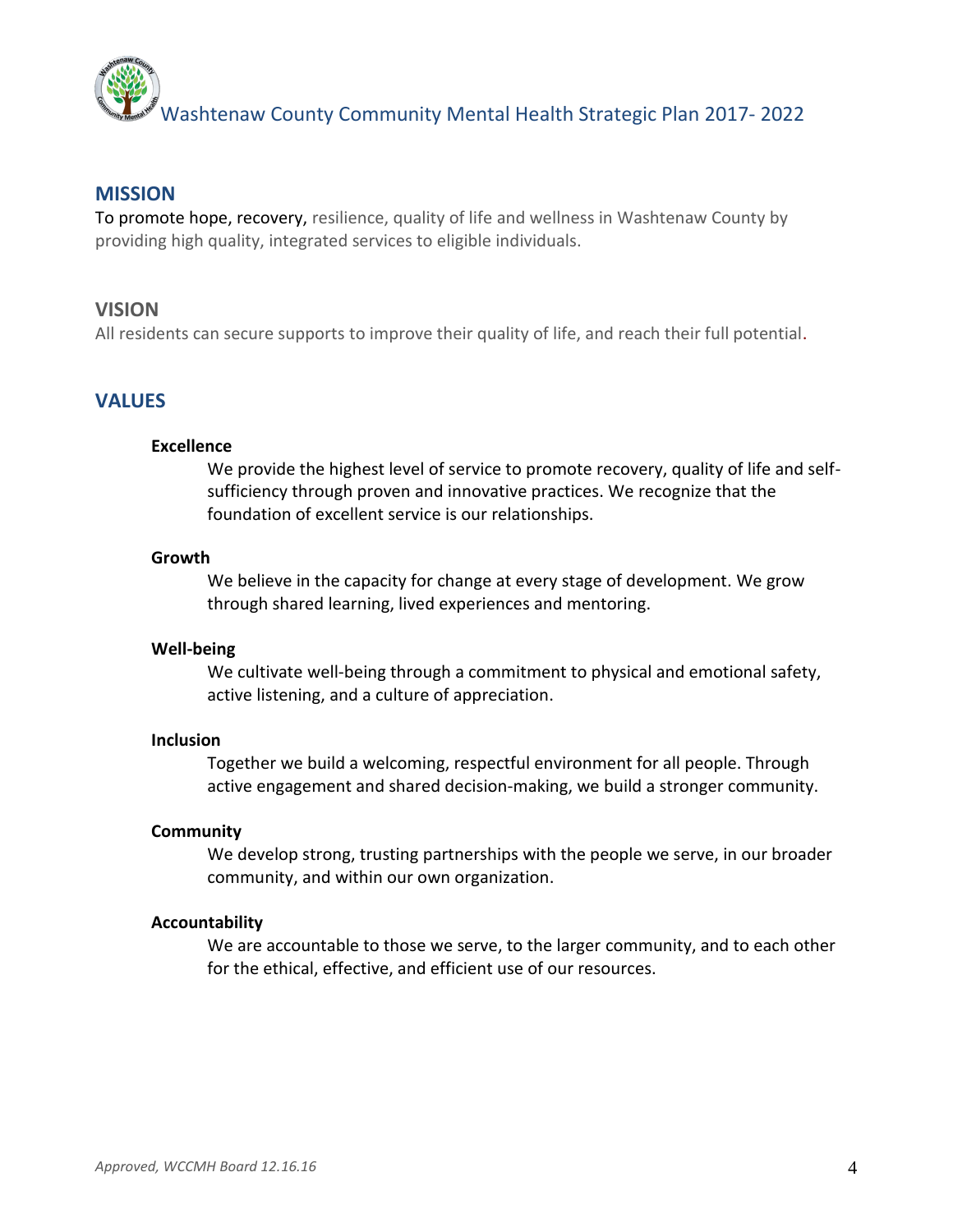

# **Guiding Definitions**

Wellness is not the absence of disease, illness, or stress but the presence of purpose in life, active involvement in satisfying work and play, joyful relationships, a healthy body and living environment, and happiness.

*SAMSHA, Wellness Overview, 2016*

Recovery is a process of change through which individuals improve their health and wellness, live a self-directed life, and strive to reach their full potential**.**

*SAMSHA, Recovery defined, August 2010*

People with intellectual and/or developmental disabilities must be able to live the lives they choose and have a good quality of life.

*The ARC, Quality of Life Position Statement, November 2009*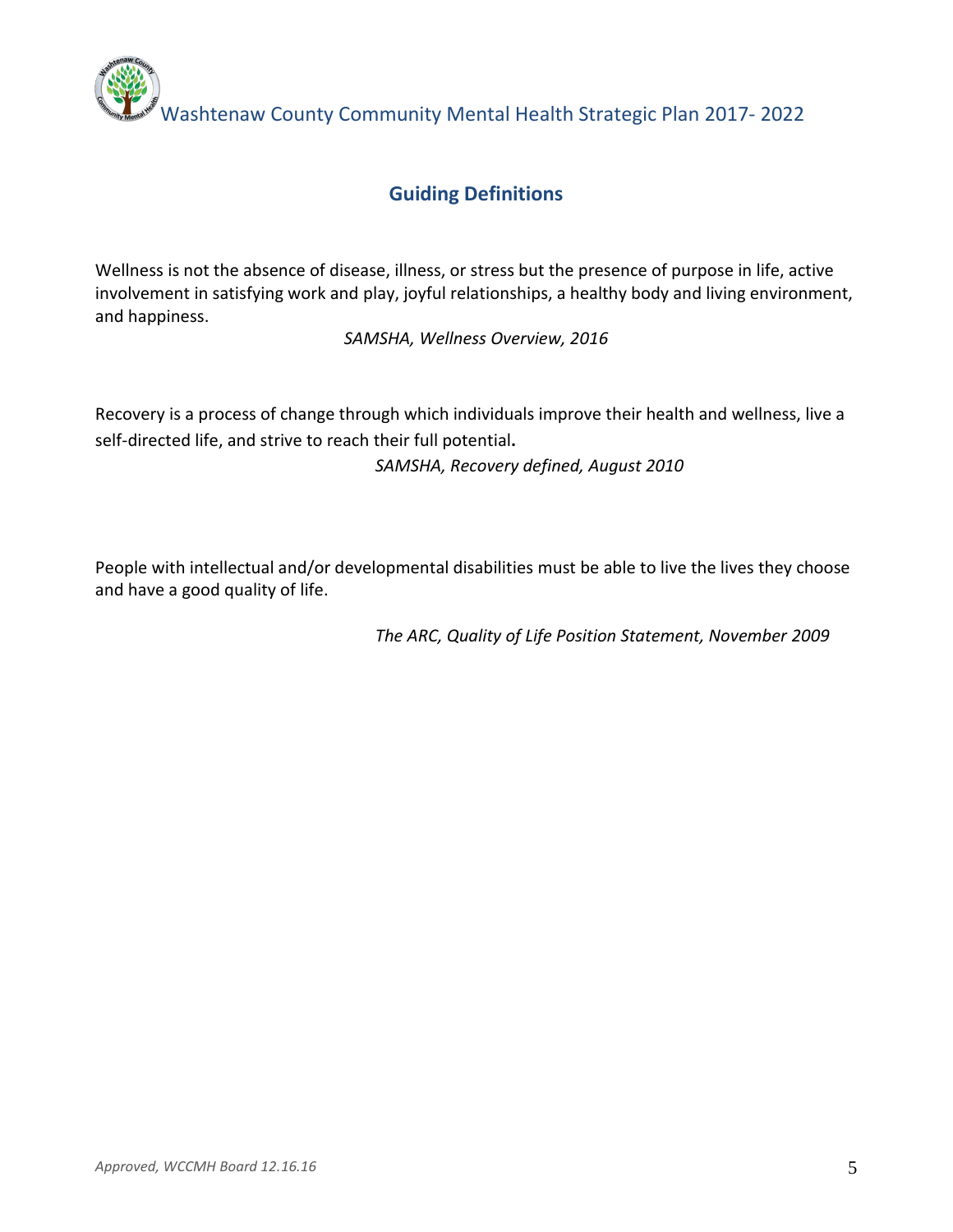

## **STRATEGIC GOALS AND PRIORITIES**

#### **Serve with Excellence**

*CMH serves in alignment with the principles of self-determination, with a focus on health, well-being and integrated care, and a commitment to data-informed continuous improvement.*

- 1. Improve quality of life with a deeper integration of physical health, behavioral health and overall wellness services.
- 2. Enhance services for highly vulnerable CMH consumers.
- 3. Help increase access and availability of services for recovery and quality of life through strategic partnerships and collaborations.
- 4. Strengthen the quality, effectiveness and efficiency of services through easy access to data and meaningful analysis.
- 5. Strengthen CMH capacity and consistency in delivery of core services.

#### **Engage, Educate and Empower the Community**

*The Washtenaw County community understands the needs of and resources for persons with mental illness, severe emotional disorders and intellectual and development disabilities. The successes and challenges in ensuring a good quality of life for these persons are known in the broader community.*

- 6. Build public awareness and trust, and support advocacy through clear, transparent communication and engagement.
- 7. Strengthen shared learning and partnership between CMH and consumers.

#### **Secure and Steward Resources**

*CMH secures and manages resources effectively to meet the quality of life and recovery needs of the people we serve. CMH works closely with partners and the broader Washtenaw County community to pursue and secure alternative funding streams to support prevention strategies, equity and access across the community.*

- 8. Pursue adequate federal, state and local resources for persons served by CMH.
- 9. Diversify revenue streams and increase flexibility of resources to support prevention, outreach and equitable access.
- 10. Design and implement a cost competitive staffing structure and service delivery model that maintains or improves health, recovery and quality of life.

#### **Learn and Grow**

*CMH builds and uses the knowledge, skills, and commitment of the CMH staff, provider network partners and volunteers to meet the needs of the community we serve. CMH staff and the provider network are supported, valued, and empowered to serve. Opportunities for learning are well known and well developed.*

- 11. Build a culture and the skills of engagement, appreciation, learning and continuous improvement.
- 12. Develop CMH and the provider network into a well integrated, effective provider entity with enhanced capacity to lead on quality, cost, and innovation.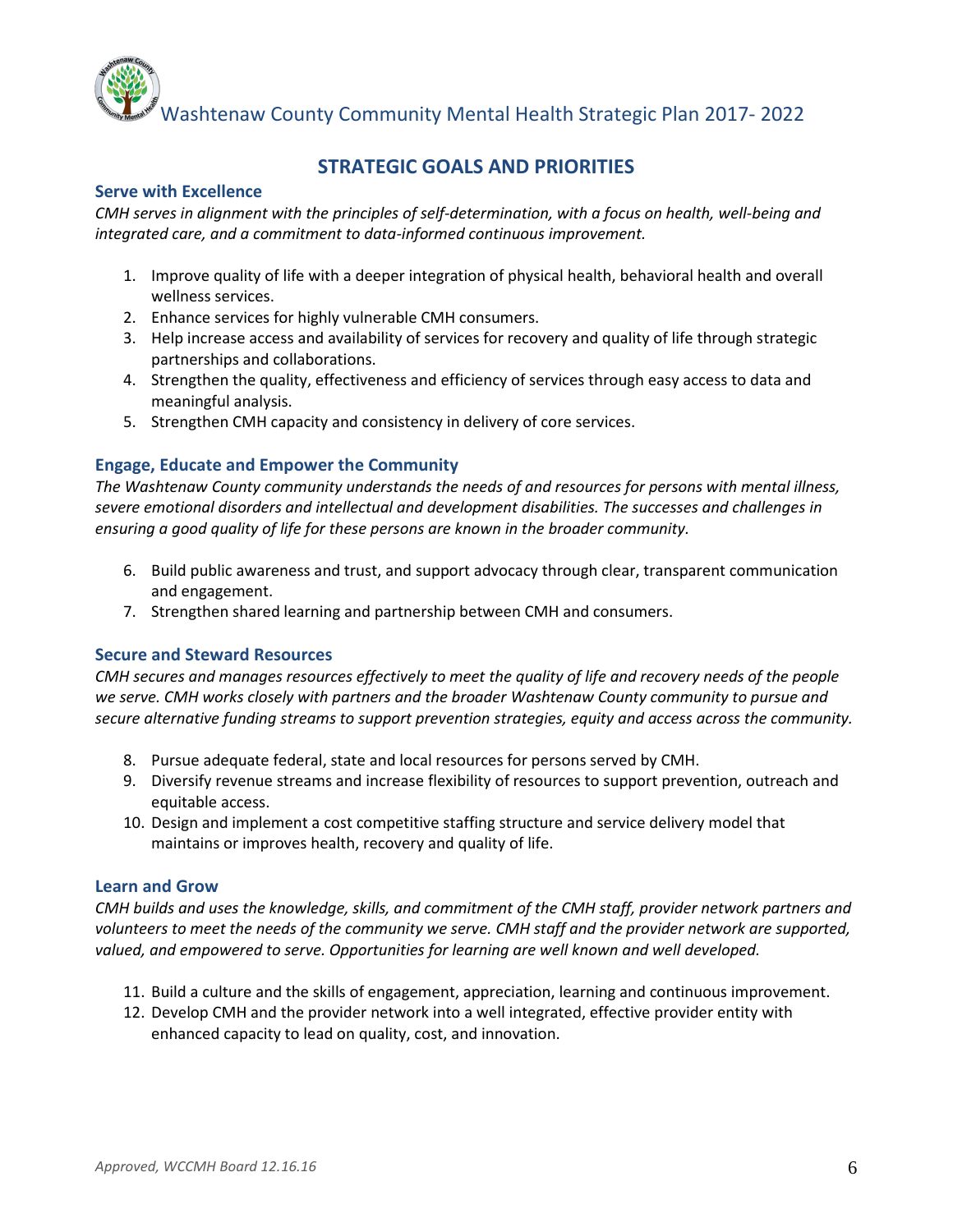

# **Strategic Goals, Priorities, Near Term Initiatives**

| <b>Serve with Excellence</b>                                                                                                                   |      |            |      |      |
|------------------------------------------------------------------------------------------------------------------------------------------------|------|------------|------|------|
| CMH serves in alignment with the principles of self-determination, with a focus on health, well-being and integrated care, and a commitment to |      |            |      |      |
| data-informed continuous improvement.                                                                                                          |      |            |      |      |
| 1. Improve quality of life with a deeper integration of physical health, behavioral health and                                                 | 2017 | 2017       |      |      |
| overall wellness services.                                                                                                                     | Jan- | July-      | 2018 | 2019 |
|                                                                                                                                                | June | <b>Dec</b> |      |      |
| A. Redesign CMH teams to support deeper integration of physical health, behavioral                                                             |      |            |      |      |
| health, and overall wellness services.                                                                                                         |      |            |      |      |
| B. Develop CMH into a well-integrated, highly effective Patient Center Medical Home                                                            |      |            |      |      |
| (PCMH).                                                                                                                                        |      |            |      |      |
| C. Support the advancement of the State Innovation Model (SIM) as an active partner                                                            |      |            |      |      |
| with WHI and health systems.                                                                                                                   |      |            |      |      |
|                                                                                                                                                |      |            |      |      |
|                                                                                                                                                | 2017 | 2017       |      |      |
| Enhance services for highly vulnerable CMH eligible clients.<br>2.                                                                             | Jan- | July-      | 2018 | 2019 |
|                                                                                                                                                | June | <b>Dec</b> |      |      |
| A. Develop and implement a plan to reduce rates of arrest for persons living with                                                              |      |            |      |      |
| mental illness and I/DD, in partnership with the Washtenaw County Sheriff's Office.                                                            |      |            |      |      |
| B. Develop and implement a process and services improvement plan for persons with                                                              |      |            |      |      |
| substance use disorders, in partnership with Washtenaw Coordinating Agency.                                                                    |      |            |      |      |
| Develop and implement a plan for enhanced services for youth.                                                                                  |      |            |      |      |
| Develop and implement a plan for enhanced services for seniors.<br>D.                                                                          |      |            |      |      |
|                                                                                                                                                |      |            |      |      |
|                                                                                                                                                |      |            |      |      |

Active planning,

implementation

**Ongoing**, **institutionalized**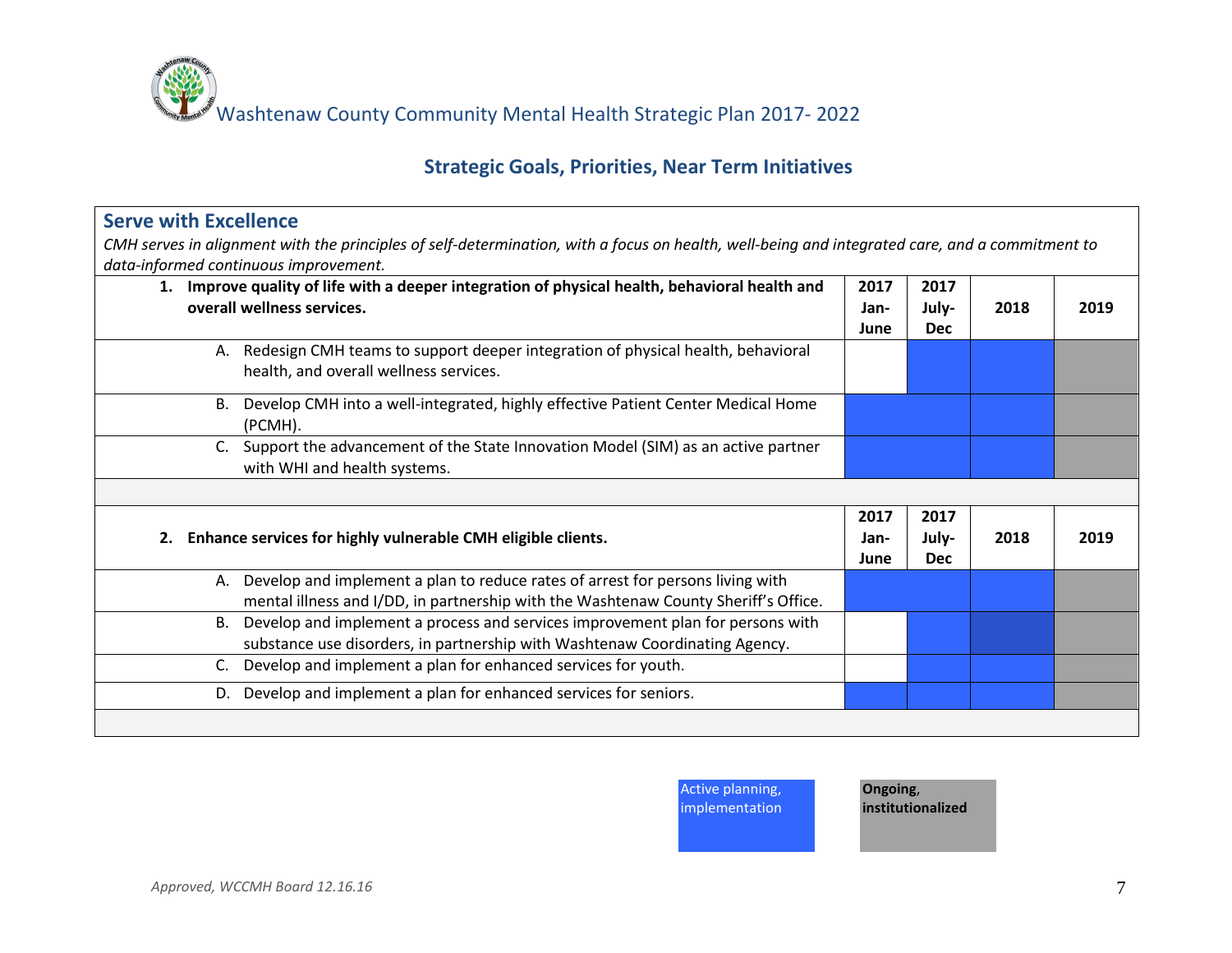

## **Serve with Excellence**

*CMH serves the community in alignment with the principles of self-determination, with a focus on health, well-being and integrated care, and a commitment to data-informed continuous improvement.*

| Help increase access and availability of services across the community for recovery and<br>3.<br>quality of life through strategic partnerships and collaborations.                           | 2017<br>Jan-<br>June | 2017<br>July-<br><b>Dec</b> | 2018 | 2019 |
|-----------------------------------------------------------------------------------------------------------------------------------------------------------------------------------------------|----------------------|-----------------------------|------|------|
| Lead the implementation and analysis of the Certified Community Behavioral Health<br>А.<br>Center (CCBHC) pilot.                                                                              |                      |                             |      |      |
| Support a community-wide collaboration to provide recovery and quality of life<br>B.<br>services for persons living with MI and SUD, but who are not currently eligible for<br>services.      |                      |                             |      |      |
| Pursue resources to provide enhanced support for persons with co-occurring<br>C.<br>illnesses who are not currently served by CMH.                                                            |                      |                             |      |      |
| Partner in a community initiative for early identification and prevention of serious<br>D.<br>mental illness.                                                                                 |                      |                             |      |      |
|                                                                                                                                                                                               |                      |                             |      |      |
| Strengthen the quality, effectiveness and efficiency of services through easy access to data<br>4.<br>and meaningful analysis.                                                                |                      | 2017                        | 2018 | 2019 |
| Advance the implementation of the Health Information Exchange.<br>А.                                                                                                                          |                      |                             |      |      |
| Integrate the analysis of health outcomes with financial measures. Provide<br>В.<br>consistent, actionable reports to Executive Leadership Team (ELT), CMH staff,<br>providers and the board. |                      |                             |      |      |
|                                                                                                                                                                                               |                      |                             |      |      |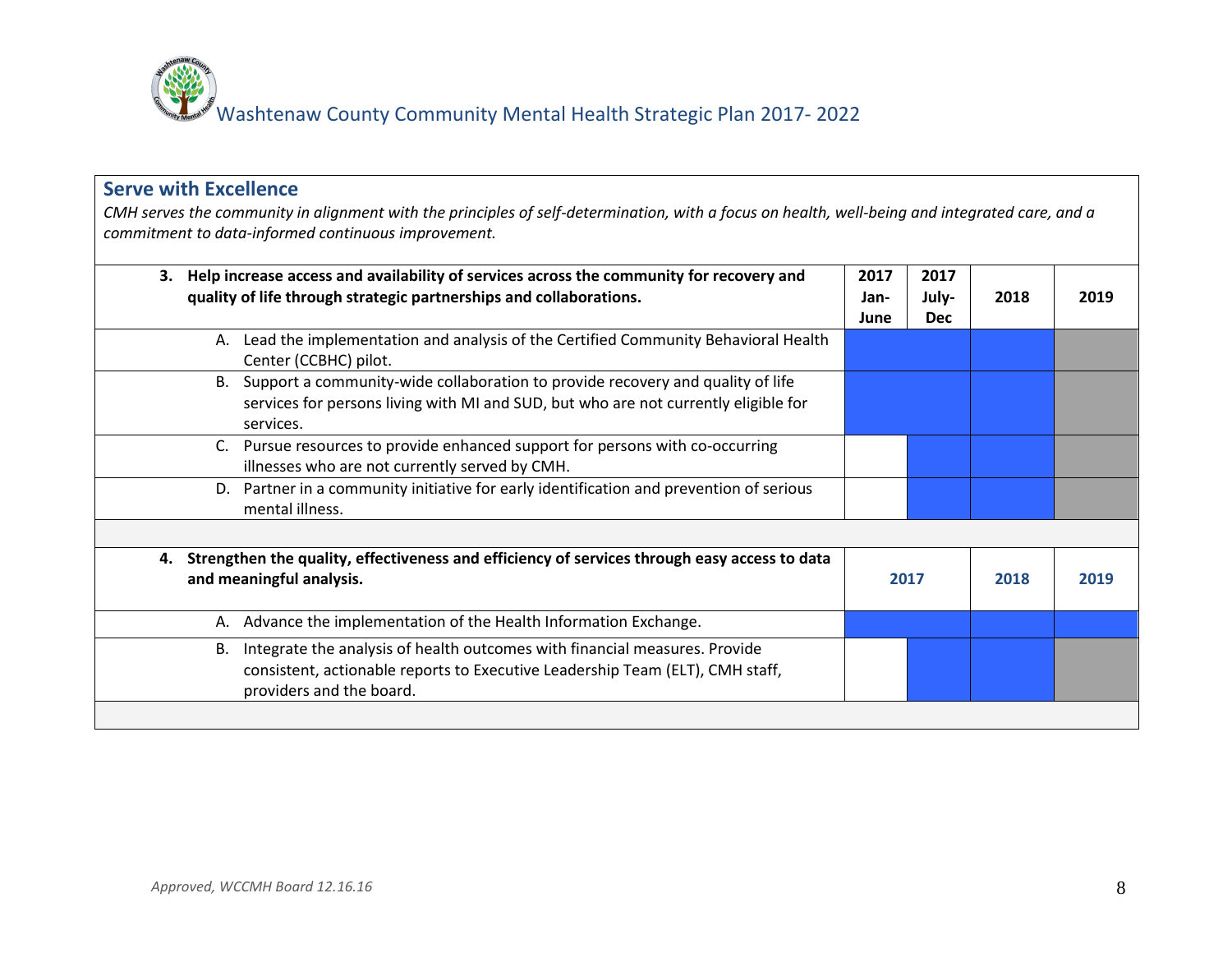

## **Serve with Excellence**

*CMH serves the community in alignment with the principles of self-determination, with a focus on health, well-being and integrated care, and a commitment to data-informed continuous improvement.*

| Strengthen CMH capacity and consistency in delivery of core services.<br>5.                                                                                                                                                              | 2017<br>Jan-<br>June | 2017<br>July-<br><b>Dec</b> | 2018 | 2019 |
|------------------------------------------------------------------------------------------------------------------------------------------------------------------------------------------------------------------------------------------|----------------------|-----------------------------|------|------|
| A. Build a sustainable staff development plan, with an initial emphasis on core services:<br>case management, supports coordination, person-centered planning and IPOS.                                                                  |                      |                             |      |      |
| Expand the meaningful use of health, wellness, self-determination, and consumer<br>В.<br>satisfaction measures by the CMH team and provider network, to support service<br>excellence, well- informed consumer choice, and transparency. |                      |                             |      |      |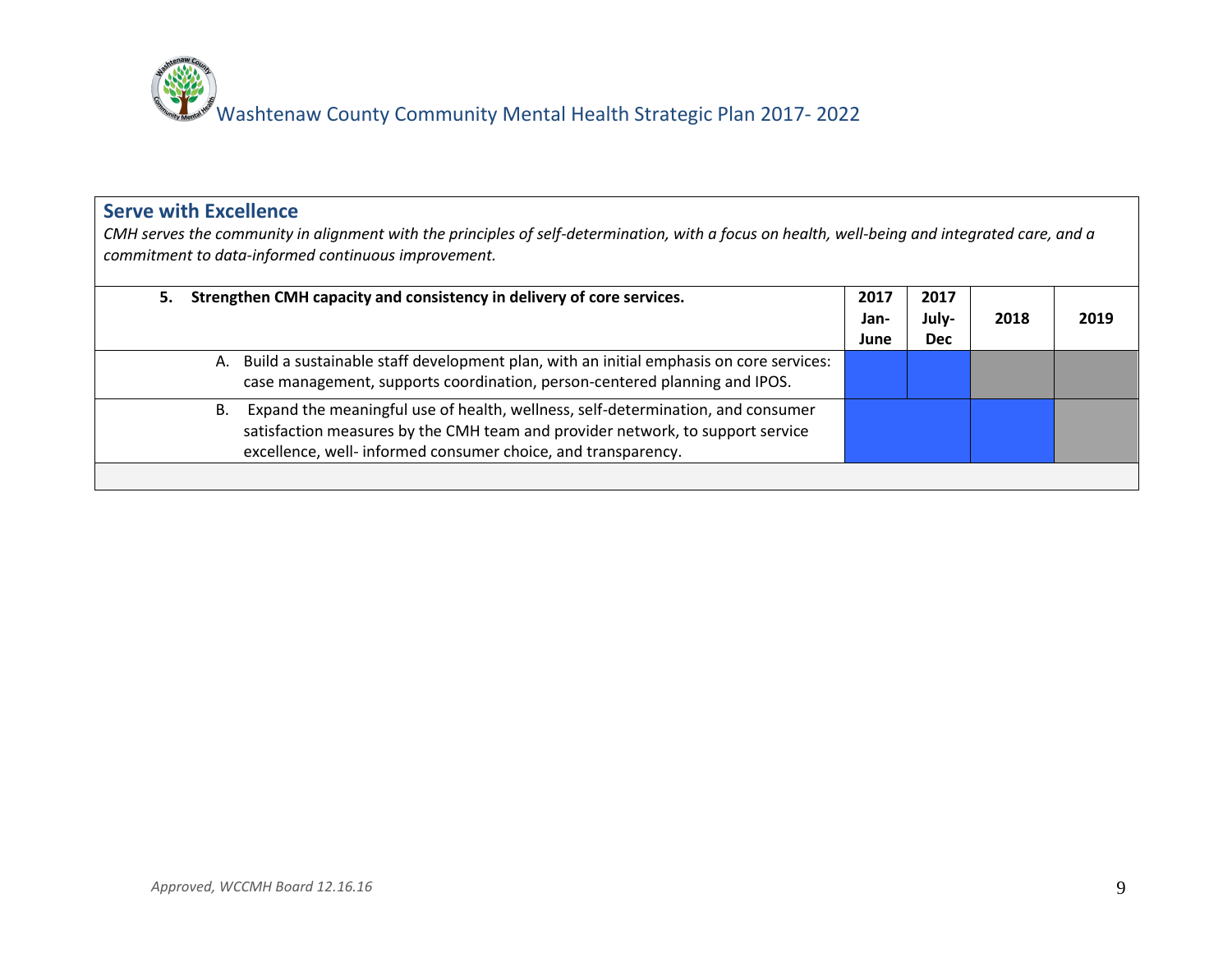

## **Engage, Educate and Empower the Community**

*The Washtenaw County community understands the needs of and resources for persons with mental illness, severe emotional disorders and intellectual and development disabilities. The successes and challenges in ensuring a good quality of life for these persons are known in the broader community.*

| Build public awareness and trust, and support advocacy through clear, transparent<br>6.<br>communication and engagement.                                                                                                                                                                                                                 | 2017<br>Jan-<br>June | 2017<br>July-<br><b>Dec</b> | 2018 | 2019 |
|------------------------------------------------------------------------------------------------------------------------------------------------------------------------------------------------------------------------------------------------------------------------------------------------------------------------------------------|----------------------|-----------------------------|------|------|
| Develop and launch a CMH communication and outreach plan that includes:<br>А.<br>Core services overview: Whom CMH serves and how to access services<br>"Resource Pathways": Guides for consumers, staff and providers to<br>appropriate services<br>Annual Report: core services, quality measures, financials, and major<br>initiatives |                      |                             |      |      |
| Lead an annual community-wide session to engage, educate and advocate about<br>В.<br>mental illness, intellectual and developmental disabilities, recovery, quality of life<br>and community-wide services.                                                                                                                              |                      |                             |      |      |
| Strengthen shared learning and partnership between CMH and consumers.                                                                                                                                                                                                                                                                    | 2017<br>Jan-<br>June | 2017<br>July-<br><b>Dec</b> | 2018 | 2019 |
| Engage primary and secondary consumers in reviews of consumer experiences,<br>А.<br>quality measures, CMH service arrays and benefits, and advocacy opportunities.                                                                                                                                                                       |                      |                             |      |      |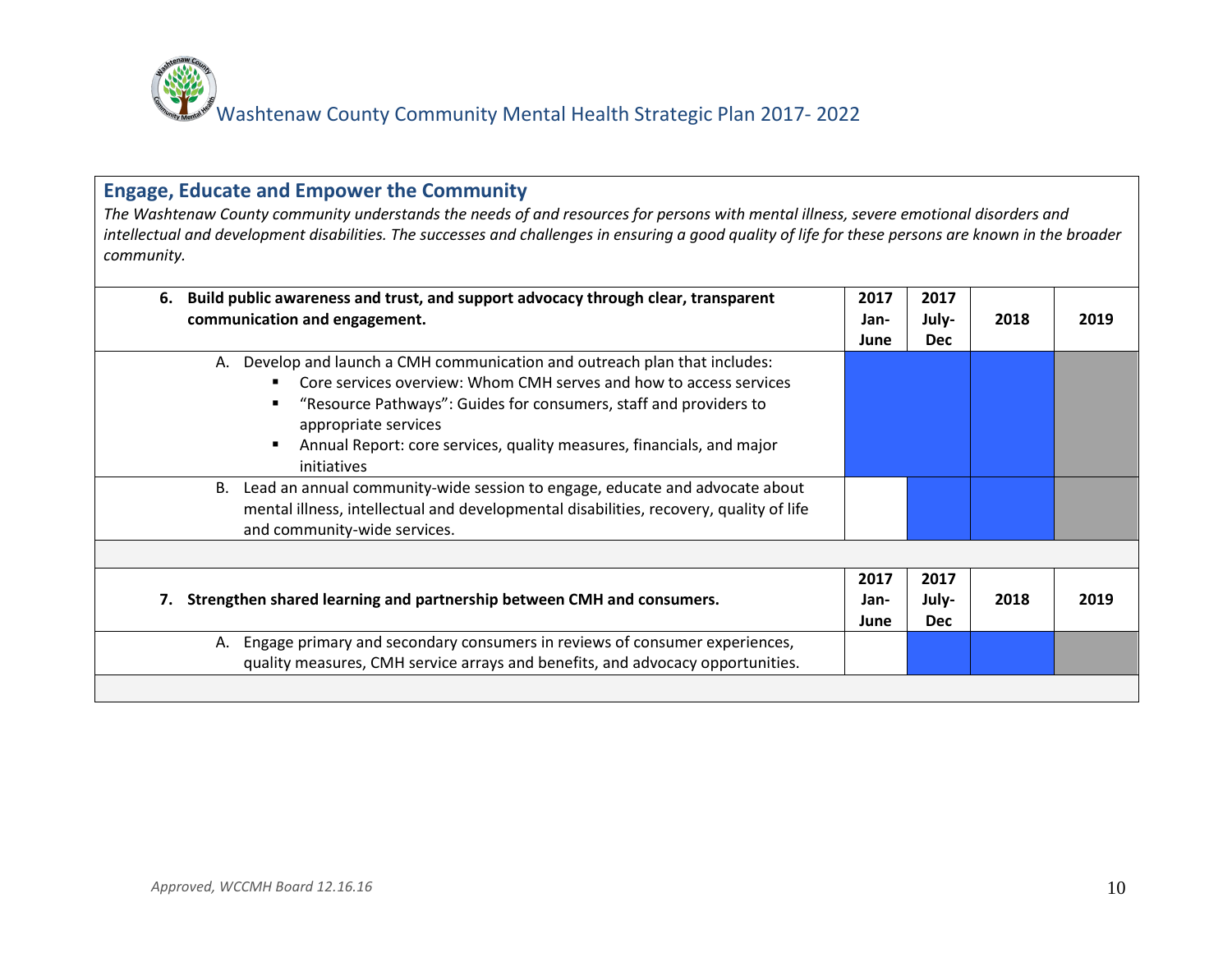

## **Secure and Steward Resources**

*CMH secures and manages resources effectively to meet the quality of life and recovery needs of the people we serve. CMH works closely with partners and the broader community to pursue and secure alternative funding streams to support prevention strategies, equity and access across the community.* 

| 8. Pursue adequate federal, state and local resources for persons served by CMH.                                                                                                                | 2017<br>Jan-June | 2017<br>July-Dec | 2018 | 2019 |
|-------------------------------------------------------------------------------------------------------------------------------------------------------------------------------------------------|------------------|------------------|------|------|
| A. Advocate for resources for persons with mental illness and intellectual and<br>developmental disabilities with federal, state and regional partners.                                         |                  |                  |      |      |
| Maintain a collaborative and shared learning relationship with PIHP colleagues, with<br>B.<br>special attention to the emerging health care environment.                                        |                  |                  |      |      |
| Diversify revenue streams and increase flexibility of resources to support prevention,<br>9.<br>outreach and equitable access.                                                                  | 2017<br>Jan-June | 2017<br>July-Dec | 2018 | 2019 |
| Develop and sustain payment models in partnership with health plan(s) to provide<br>А.<br>improved coverage and more flexible services for those in need.                                       |                  |                  |      |      |
| B. Continue efforts to lead or partner on high potential grants and demonstration<br>projects (e.g. CCBHC, SIM, PCMH)                                                                           |                  |                  |      |      |
|                                                                                                                                                                                                 |                  |                  |      |      |
| 10. Design and implement a cost competitive staffing structure and service delivery model that<br>maintains or improves health, recovery, and quality of life.                                  | 2017<br>Jan-June | 2017<br>July-Dec | 2018 | 2019 |
| A. Advance analysis of authority or agency status; implement recommendations that<br>ensure a cost competitive model.                                                                           |                  |                  |      |      |
| Complete analysis of compensation, classification, and caseloads. Implement<br>B.<br>recommendations that support the recruitment and retention of skilled, well<br>qualified CMH team members. |                  |                  |      |      |
| C. Advocate for statewide and local actions to improve recruitment, training,<br>compensation, and retention of direct care workers.                                                            |                  |                  |      |      |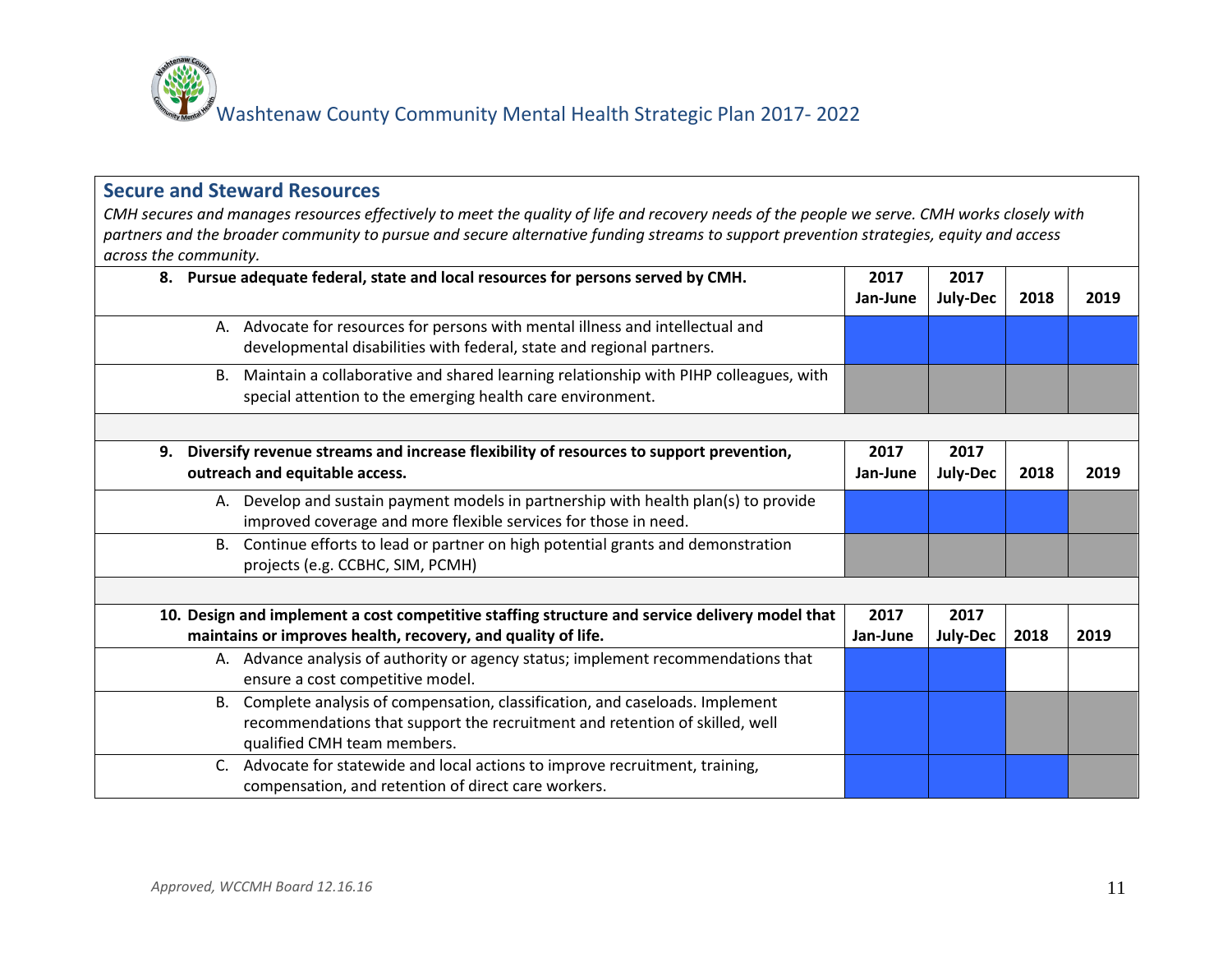

| <b>Learn and Grow</b>                                                                                                                                                                                                                                                                                                   |                      |                             |      |      |
|-------------------------------------------------------------------------------------------------------------------------------------------------------------------------------------------------------------------------------------------------------------------------------------------------------------------------|----------------------|-----------------------------|------|------|
| CMH builds and uses the knowledge, skills, and commitment of the CMH staff, provider network partners and volunteers to meet the needs of the<br>community we serve. CMH staff and the provider network are supported, valued, and empowered to serve. Opportunities for learning are well<br>known and well developed. |                      |                             |      |      |
| 11. Build a culture and the skills of engagement, appreciation, shared learning and continuous<br>improvement.                                                                                                                                                                                                          | 2017<br>Jan-<br>June | 2017<br>July-<br><b>Dec</b> | 2018 | 2019 |
| Implement a consistent cycle of engagement, shared learning and appreciation<br>А.<br>across programs and levels in CMH.                                                                                                                                                                                                |                      |                             |      |      |
| Build knowledge and skills of continuous improvement (CI) principles and<br>В.<br>methodology; Implement and track selected CI projects.                                                                                                                                                                                |                      |                             |      |      |
| 12. Develop CMH and the provider network into a well integrated, effective provider entity<br>with enhanced capacity to lead on quality, cost, and innovation.                                                                                                                                                          | 2017<br>Jan-<br>June | 2017<br>July-<br><b>Dec</b> | 2018 | 2019 |
| Engage a Provider Network Advisory Committee to support proactive<br>А.<br>communication, shared learning and planning.                                                                                                                                                                                                 |                      |                             |      |      |
| B. Advance CMH staff and provider network readiness for the changing landscape of<br>health care (e.g. effective use of cost and quality measures).                                                                                                                                                                     |                      |                             |      |      |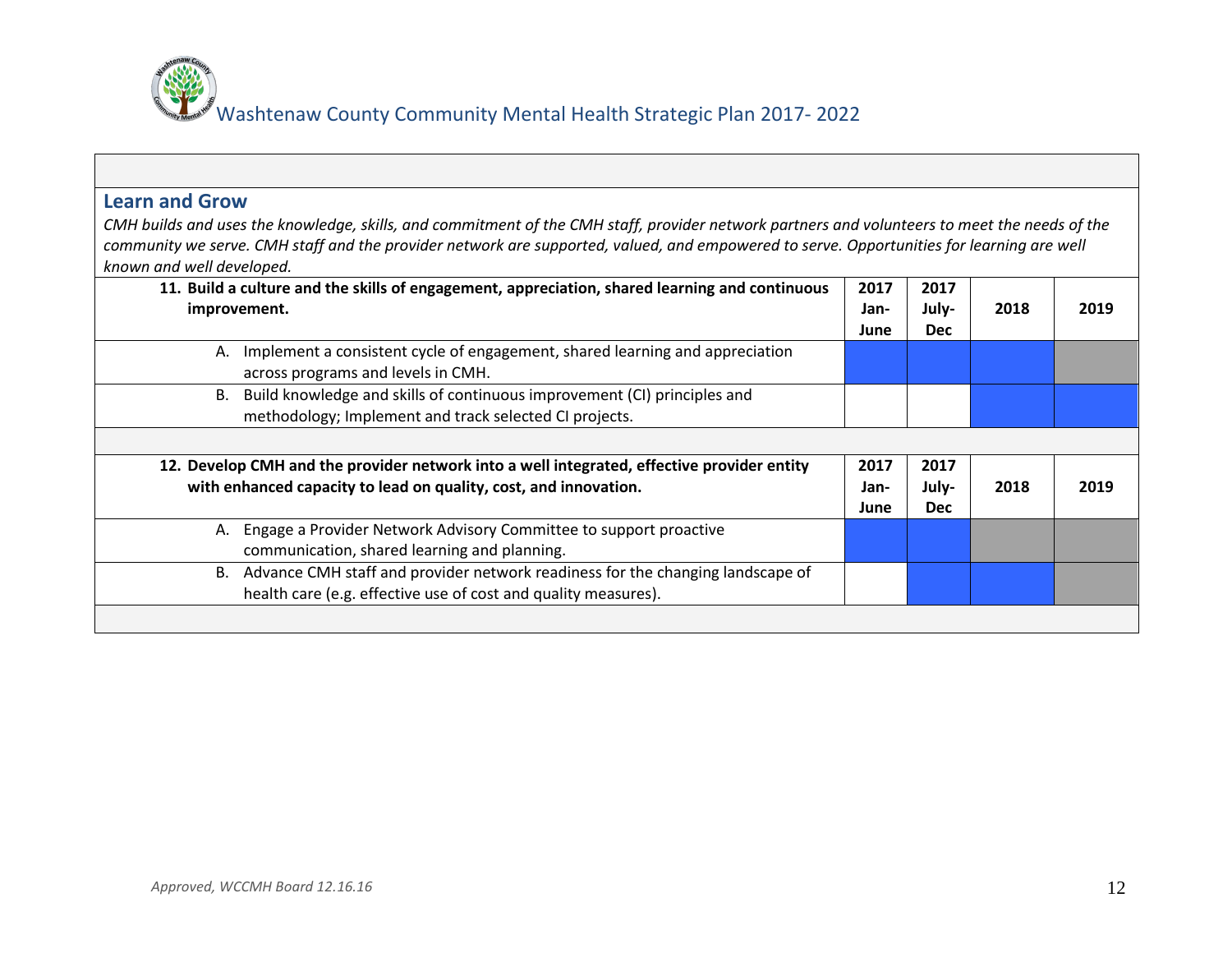

Washtenaw County Community Mental Health Strategic Plan 2017- 2022

# **Measures of Success**

| <b>Measure</b>                                                           | Goal/Target                                               |
|--------------------------------------------------------------------------|-----------------------------------------------------------|
|                                                                          | <b>Process Measures</b>                                   |
| Michigan Department of Health and<br><b>Human Services Mission-based</b> | Meet or exceed all MDHHS performance indicators           |
| Performance Indicators.                                                  |                                                           |
| Certified Community Behavioral Health                                    | TBD, expected target is: Meet or exceed all               |
| Center (CCBHC) Measures/Outcomes                                         | mandated CCBHC measures of success                        |
|                                                                          |                                                           |
|                                                                          | Health, Recovery, Self Sufficiency, Satisfaction Measures |
| <b>Child And Adolescent Functional</b>                                   | Achieve 90% regular participation in outcome tool         |
| <b>Assessment Scale (CAFAS)</b>                                          | by actively served consumers.                             |
|                                                                          |                                                           |
|                                                                          | Maintain or improve the average difference                |
|                                                                          | between two assessments from FY 16-FY 17.                 |
|                                                                          | Specific target to be set based on FY 16 baseline.        |
| Adults with Intellectual and                                             | Achieve 90% regular participation in outcome tool         |
| Developmental Disabilities Life Domain<br>Assessment                     | by actively served consumers.                             |
|                                                                          | Maintain or improve the average difference                |
|                                                                          | between two assessments from FY 16-FY 17.                 |
|                                                                          | Specific target to be set based on FY 16 baseline.        |
| <b>Adult Self Sufficiency Matrix</b>                                     | Achieve 90% regular participation in outcome tool         |
|                                                                          | by actively served consumers.                             |
|                                                                          |                                                           |
|                                                                          | Maintain or improve the average difference                |
|                                                                          | between two assessments from FY 16-FY 17.                 |
|                                                                          | Specific target to be set based on FY 16 baseline.        |
| <b>Consumer Satisfaction Survey</b>                                      | Meet or exceed the regional expectation of 90% or         |
|                                                                          | higher on all measures for all persons served             |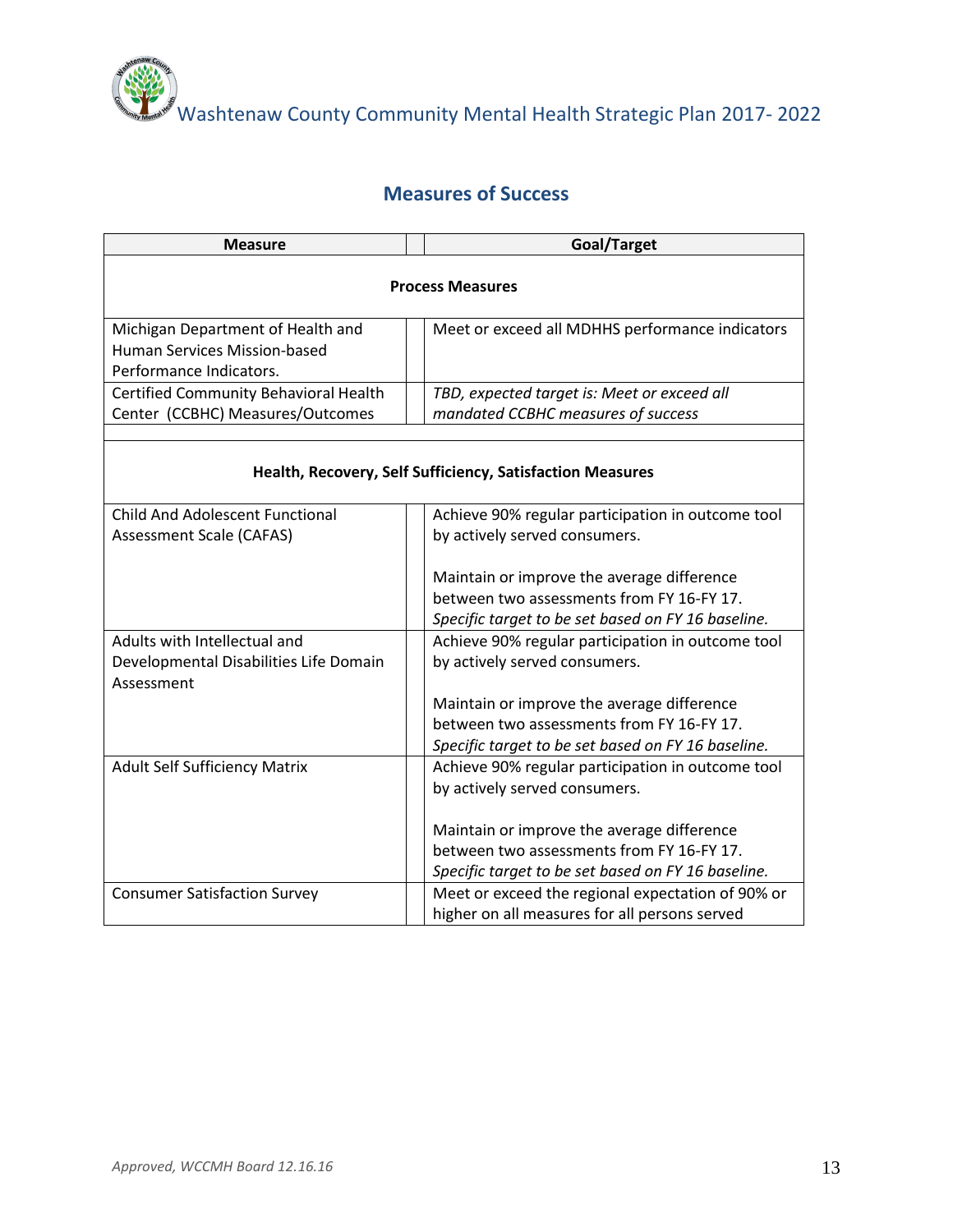

| <b>Foundational and Financial Measures</b> |                                                                                                                             |  |  |  |  |
|--------------------------------------------|-----------------------------------------------------------------------------------------------------------------------------|--|--|--|--|
| <b>Budget health</b>                       | Sustain or improve resources available for persons<br>in need, relative to numbers of persons served and<br>acuity of need. |  |  |  |  |
| <b>WCCMH Staff Satisfaction</b>            | TBD improvements on selected measures on the<br>OCS                                                                         |  |  |  |  |